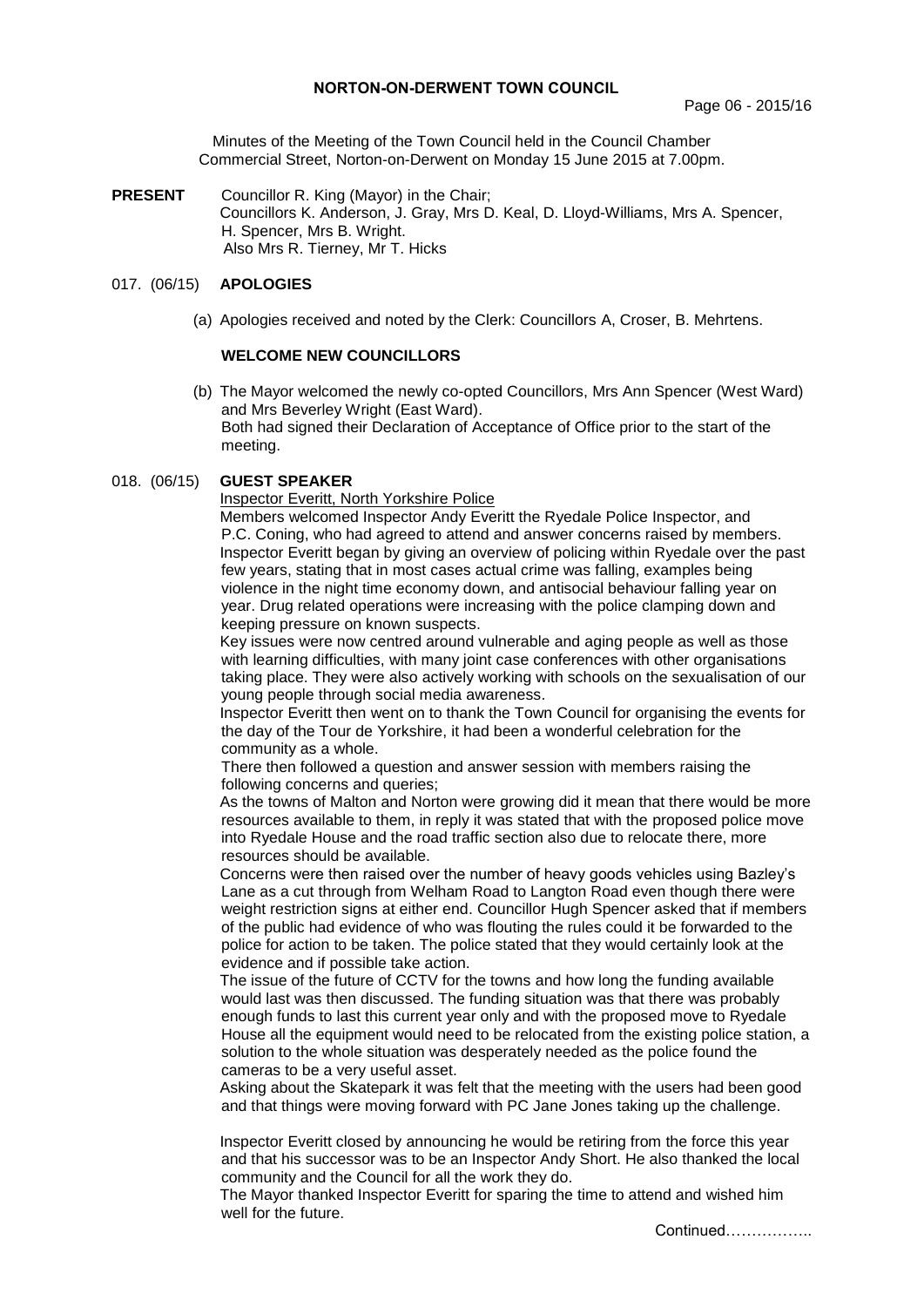## 019. (06/15) **PUBLIC SESSION**

(b) County Councillor Mrs Elizabeth Shields

Councillor Mrs Shields reported that the letter of intent regarding the future of the library had now been presented to North Yorkshire County Council and it would go before the Executive of the County Council on the 7 July 2015 when a final decision on its future would be made. In the meantime the group were making applications for various grants to help bring the building up to a standard. They were also hoping to hold events at the library over the summer and were working with Camphill on a possible Café.

On the 8 July 2015 the hearing on the planning application for the Asphalt Plant at Whitewall Quarry was due to take place and Councillor Mrs Shields would be speaking against the application.

With regard to the extension to the Primary School she felt it was inevitable that the site at Brooklyn would go ahead. Noted.

020. (06/15) **DECLARATIONS OF INTEREST**

No Declarations of Interest made.

## 021. (06/15) **CONFIRMATION OF MINUTES**

 RESOLVED that the Minutes of the Annual Meeting of the Council held on Monday, 18 May 2015 (Minutes 001 to 016 inclusive) be confirmed and signed by the Chairman.

# 022. (06/15) **CLERK'S REPORT**

(a) Tour de Yorkshire

To receive a summary of the accounts for the overall staging of the event, including decorating the town and providing various entertainments on the day. Total budget spent £8,042.80, with the V.A.T. reclaimed this would then bring the figure down to £6,453.52 For Information. Noted.

(b) Skatepark

To report that following the meeting with the Police and Skatepark users it was agreed that the repairs to the park should go ahead.

Repairs as stated on the repair sheet received at the last meeting of the Council minus the fencing.

(c) Environment Agency

Trial lowering of the River Derwent at Kirkham Weir. Environment Agency were now in a position to share what they learnt from last year's trial and to begin using the information to commission an 'options appraisal', which could range from doing nothing to making more significant changes. They had asked if it would be possible to arrange a meeting with concerned parties, namely the two town councils, district council and other interested members of the community. Dates suggested were, Monday 29 June, Monday 6 July, or Monday 13 July. The preferred date for Malton Council was the 6 July. Members agreed that the 6 July would be acceptable, the Clerk to make arrangements.

(d) Members Register of Interests

Email received from Ryedale District Council, reminding members of the need to complete their Register of Interests, the link to completing the form on line was available in the office. Noted.

## (e) Malton & Norton Area Partnership – Public Meeting

To receive a copy of the press release published in advance of the meeting on the 25 June at the Milton Rooms. For information.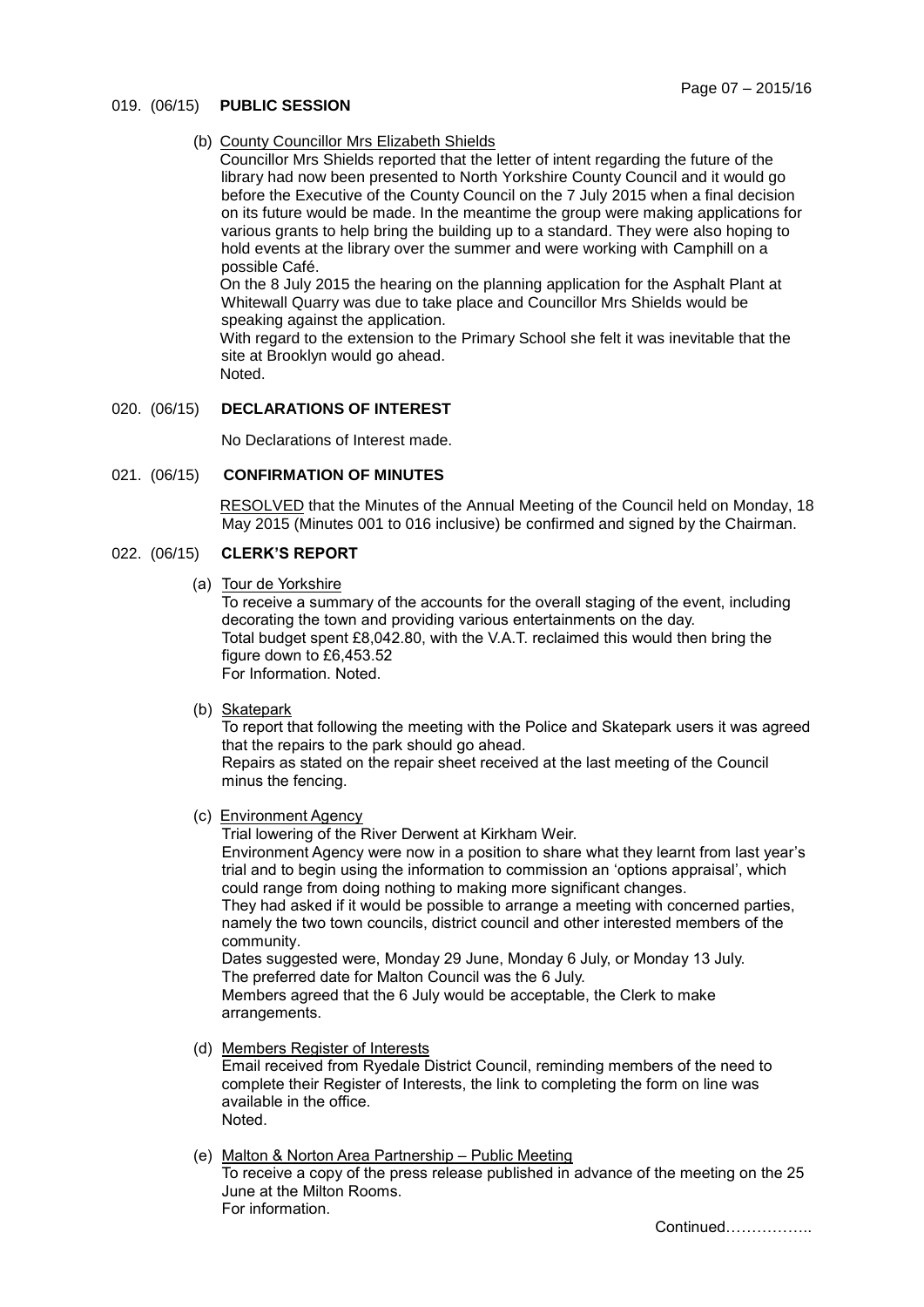## 022. (06/15) **CLERK'S REPORT** (continued)

- (f) Plantscape To report delivery of the towns hanging baskets and barrier baskets. For information. Noted.
- (g) Community Infrastructure Levy Email received from Jill Thompson on Friday 12 June, Charlotte Bogg had passed our correspondence to Jill and she would reply to us as soon as possible. Noted.

## 023. (06/15) **TOWN MAYOR'S REPORT**

### (a) Federation of Small Businesses Meeting

The Mayor reported on his attendance at a Federation of Small Businesses Meeting held on the 26 May at which Johnny Hayes from Frankie and Johnny's, of Bishopthorpe Road, York, spoke stating that a group of 28 initially promoted their street through social media and events and recreated 'Bishy Road'. The Christmas Lights switch on was attended by 3000 people. They engaged with their community through initiatives like 'buy a light' and helped build pride in their street. Business owners were known by their own names and there was a diverse range of produce sold. For the Tour de Yorkshire for example they had a street party, dressed in French attire and sold 1,000 mugs. They also used 'crowd funding' which was funding a venture and raising contributions from a large number of people. The Mayor would like to see the town embrace 'Bishy Road' ideologies.

## (b) Malton Food Lovers Festival

The Mayor reported on his attendance at the Food Lovers Festival held on 23 May and reported an excellent weekend, blessed with good weather, 1,000's on the streets and a credit to all involved. Levi Roots was exceptional and would be a hard act to follow next year.

(c) Senior Citizens Christmas Party

The Mayor asked members if anyone was interested in getting involved in organising the party to let him know and requested that this be added to the agenda for the next meeting of the Council. Noted.

### 024. (06/15) **FINANCIAL MATTERS**

(a) Accounts paid and for payment

The Clerk reported that accounts nos. 047 to 058 inclusive, amounting to £7,539.58 had been paid since the last meeting of the Council. RESOLVED that account nos. 059 to 062 inclusive, amounting to £3,008.60 be paid. Cheques were drawn and signed accordingly.

- (b) Financial report The Clerk's financial report for the period 01.05.15 to 31.05.15 was received.
- (c) Budgetary monitoring The Clerk's report for the period ending 31 May 2015 was received.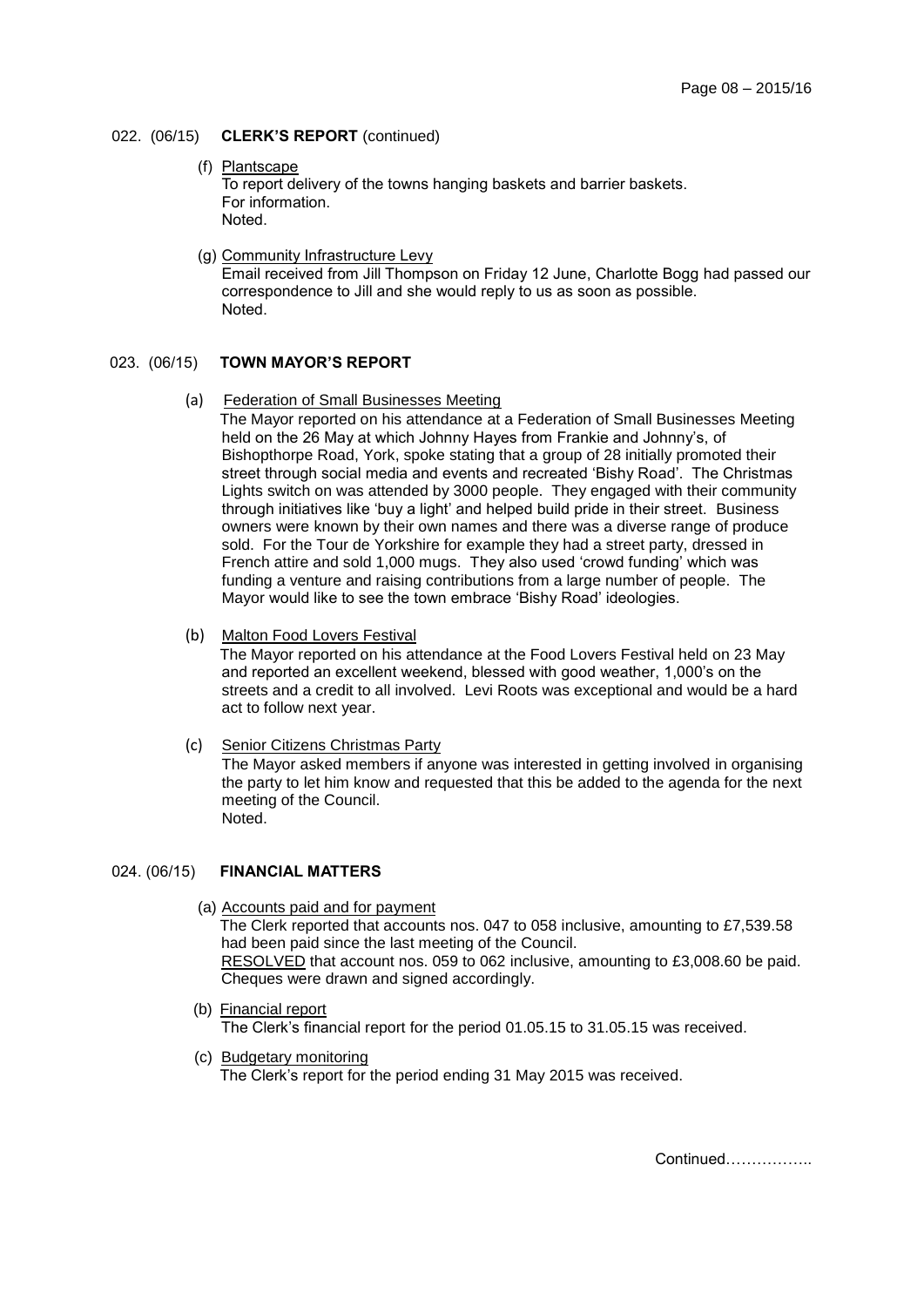## 025. (06/15) **PLANNING MATTERS**

- (a) Planning applications referred to the Town Council by Ryedale District Council, for comment and/or recommendation were dealt with as follows: -
- 15/00511/FUL Erection of detached 1 bedroom dwelling together with formation of new pedestrian access. 14 Church Street, Norton, YO17 9HS For: Mr E Bromilow RESOLVED: Recommend refusal, on the grounds that the site is situated in a flood area and should be reconsidered at such time as the flood risk issues are resolved.
- 15/00098/MOUT Residential development of up to 79no. dwellings together with formation of vehicular access – Site B (site area 3.65ha). Land Adjacent to Auburn Cottages Langton Road, Norton. For: Gladman Developments
- 15/00099/MOUT Residential development of up to 6no. dwellings together with formation of vehicular access – Site A (site area 0.9ha). Land to North of Sutton Grange Langton Road, Norton. For: Gladman Developments

Both Applications were considered again together, and the recommendation applies to both.

RESOLVED Recommend refusal on the following grounds;

- This development lies on a green field site which is of considerable importance to the town, and is outside the current development limits therefore until such time as the sites allocations for the Ryedale Plan are set no further development should take place.
- Congestion on Langton Road is already problematic especially taking into account the proximity of not only Norton College but the local Community Primary School as well. With this heavily used road members fear that there will be a temptation to make use of Bazley's Lane a totally inappropriate route when trying to avoid the congestion further in the town.
- This development would have a detrimental effect on the important local horse racing industry given that the designated horse path runs straight along this section of Langton Road.
- Impact on the sewage system the Victorian sewers are already over capacity and any further development puts residents in other areas, especially those living in the vicinity of Church Street, the lower end of St Nicholas Street and Welham Road at a much greater risk of having raw sewage impacting on their property whenever there is a period of heavy rain and the system is under pressure
- Lack of infrastructure to support another large scale development especially in Norton with no sustainable provision without having to access Malton.
- Over-development, while this is only an outline application both sites would seem to be allocating too many dwellings on what are relatively small areas.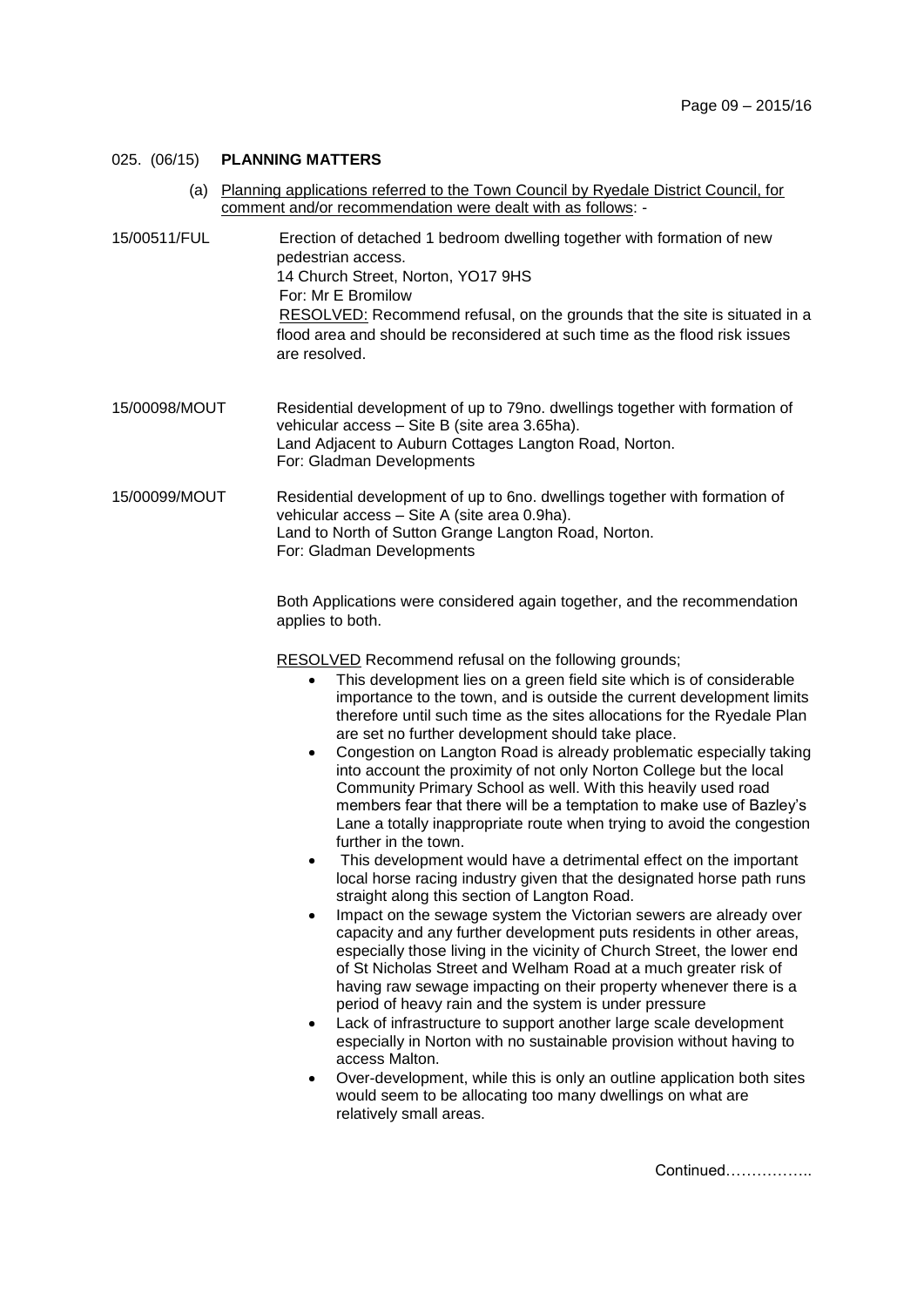### 025. (06/15) **PLANNING MATTERS** (continued)

| 15/00627/MOUT              | Residential development of 23no. dwellings following demolition of existing<br>agricultural type buildings (site area 0.54 ha) – revised details to refusal<br>14/00096/MOUT dated 09.06.2014.<br>Agricultural Contractors Welham Road, Norton.<br>For Thomas Crown Associates Ltd.<br><b>RESOLVED</b> Recommend Refusal on the following grounds;<br>Overdevelopment of what is a relatively small site, with insufficient<br>$\bullet$<br>parking leading to more congestion on surrounding streets.<br>Vehicular access to the site cuts across a much used safe public<br>$\bullet$<br>footpath.<br>Increased flood risk, this site sits in the floodplain, and any further<br>$\bullet$<br>development would limit the drainage of ground water, which is already<br>a problem in this area.<br>Impact on the sewage system, the Victorian sewers are already over<br>٠<br>capacity, and any further development puts residents in other areas,<br>especially those living in the vicinity of Church Street, bottom end of St<br>Nicholas Street and Welham Road at a much greater risk of having raw<br>sewage impacting on their property whenever there is a period of<br>heavy rain and the system is under pressure.<br>Increased number of dwellings overall since last application.<br>$\bullet$<br>Increased number of three storey provision since last application,<br>$\bullet$<br>meaning an increase in the number of properties that are overlooked. |
|----------------------------|-------------------------------------------------------------------------------------------------------------------------------------------------------------------------------------------------------------------------------------------------------------------------------------------------------------------------------------------------------------------------------------------------------------------------------------------------------------------------------------------------------------------------------------------------------------------------------------------------------------------------------------------------------------------------------------------------------------------------------------------------------------------------------------------------------------------------------------------------------------------------------------------------------------------------------------------------------------------------------------------------------------------------------------------------------------------------------------------------------------------------------------------------------------------------------------------------------------------------------------------------------------------------------------------------------------------------------------------------------------------------------------------------------------------------------------------------------------------------|
|                            | Planning decisions notified by Ryedale District Council:                                                                                                                                                                                                                                                                                                                                                                                                                                                                                                                                                                                                                                                                                                                                                                                                                                                                                                                                                                                                                                                                                                                                                                                                                                                                                                                                                                                                                |
| (b)                        |                                                                                                                                                                                                                                                                                                                                                                                                                                                                                                                                                                                                                                                                                                                                                                                                                                                                                                                                                                                                                                                                                                                                                                                                                                                                                                                                                                                                                                                                         |
| Approved<br>15/00390/HOUSE | Erection of a single storey side extension to north elevation.                                                                                                                                                                                                                                                                                                                                                                                                                                                                                                                                                                                                                                                                                                                                                                                                                                                                                                                                                                                                                                                                                                                                                                                                                                                                                                                                                                                                          |
|                            | 00 Lengton Deed Nexter                                                                                                                                                                                                                                                                                                                                                                                                                                                                                                                                                                                                                                                                                                                                                                                                                                                                                                                                                                                                                                                                                                                                                                                                                                                                                                                                                                                                                                                  |

92 Langton Road, Norton, For: Mr R Collier

## 026. (06/15) **CHRISTMAS FESTIVAL**

Members received an update on the meeting held on the 1 of June here in the Council Chamber, at which ideas for a Christmas Festival were discussed. It was felt that the traditional switch on of the lights event could be expanded to give a full afternoon of entertainment along with various stalls and other amusements. This would mean changing the event from the Friday to the Saturday. The Deputy Clerk had circulated to members an event task list which would be confirmed and developed over the coming weeks

RESOLVED that the event be held on Saturday the 28 November 2015, to start at 12 noon culminating in the switch on of the lights at 6.00pm. With a budget of £5,000 approved by members.

### 027. (06/15) **COUNTY COUNCIL LIBRARIES**

Members received reports prepared by the County Council, on all the libraries in the Ryedale towns. These would be presented to the County Council Executive Committee on the 7 of July 2015, when a final decision on the future of the libraries would be taken. For information. Noted.

# 028. (06/15) **COUNTY COUNCIL BUS SERVICE REVIEW**

Members received correspondence in connection with a review of both subsidy provision and service provision to bus services in the Ryedale Area. In response to the review members felt that any cut to services would be a retrograde step affecting the most vulnerable in society. Bus services were a vital link for small parishes and villages where members of the population didn't have access to private transport and didn't drive.

The Clerk to write in response to the review.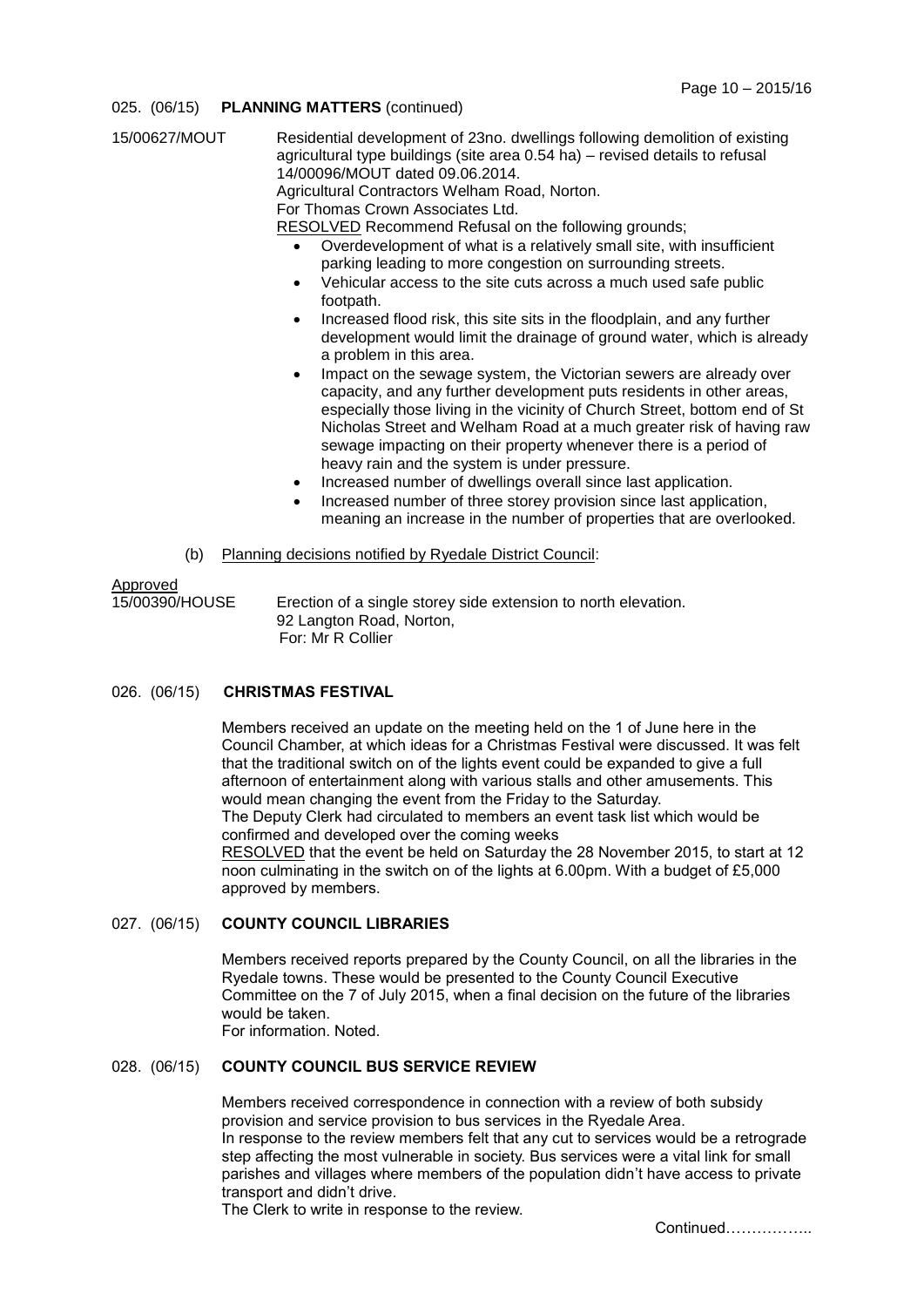### 029. (06/15) **RYEDALE RAMBLERS ASSOCIATION**

Members were informed of a report from the public rights of way survey, carried out by the Ramblers Association. The report highlighted the need for the County Council to be more pro-active.

Full results of the survey were available in a large email attachment on request. For information. Noted.

## 030. (06/15) **RECORDING AT LOCAL COUNCIL MEETINGS – POLICY REVISION**

Members received a copy of the revised policy on recording at meetings in line with legislative requirements.

On studying the document members felt that some clarification on certain sections was required. It was therefore decided to defer making a resolution until such times as the clarification was forthcoming from the Local Councils Association.

### 031. (06/15) **TRAINING FOR COUNCILLORS**

Members received a calendar of training events for councillors from the Yorkshire Local Councils Associations, particularly noting there was to be a session held at The Old Lodge Hotel, in Malton.

Unfortunately the Clerk had to report that this was now fully booked, but would make enquiries as to whether it would be possible to arrange another training session at this venue in the near future. Noted.

### 032. (06/15) **COUNCIL VACANCY**

Members received an application for co-option to the Council to fill the final vacancy in Norton East Ward. RESOLVED that Mrs Abigail Stokell Beckett be co-opted to serve as councillor for Norton East Ward.

### 033. (06/15) **CORRESPONDENCE**

- (a) North Yorkshire Police and Ryedale Safer Neighbourhoods Team Local Crime Update and monthly crime statistics for Northern and Southern Ryedale, for May 2015. For information. Noted.
- (b) District Councillors Keane Duncan and Luke Ives correspondence to P Dwyer Esq at North Yorkshire County Council, in connection with the expansion of primary school provision in Norton. For information. Noted.
- (c) Malton and Norton Area Partnership 'Towns Ahead' invitation to attend the public meeting being held at the Milton Rooms Malton on Thursday 25 June 2015 at 6.30pm. For information. Noted.
- (d) Ryedale District Council Correspondence relating to the naming of 'Heron Close'. Members felt that with this development leading from Heron Way there was the possibility for confusion with various agencies and the general public as a whole having difficulty in finding and differentiating between the two names. Council agreed to recommend that it would be preferable to name the new development after a different bird, namely Stork Close or Grebe Close. The Clerk to write with the recommendation.
- (e) Woodhams Stone Collection Thank you for grant.